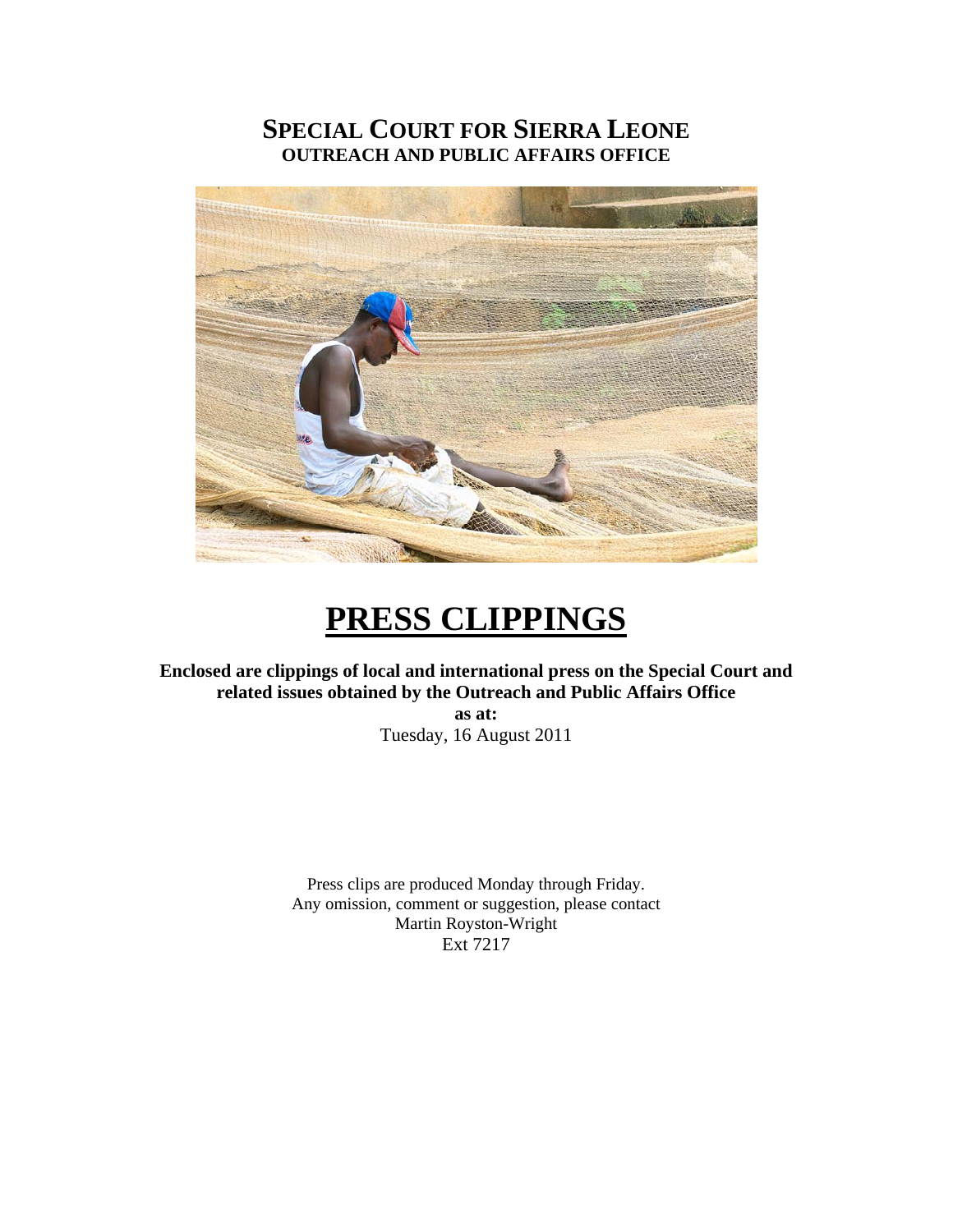| <b>International News</b>                                                      |            |
|--------------------------------------------------------------------------------|------------|
| UN Human Rights Office Says Crimes Against Humanity/ UN Human Rights Office    | Pages 3-4  |
| Rwanda Rebel Leader to Face World Court / The Standard                         | Page 5     |
| Hariri Murder Suspects to Face Deadline to Turn Themselves in / The National   | Pages 6-7  |
| Confirmation of Charges Hearing to Start on August 17 / Hirondelle News Agency | Page 8     |
| How Ocampo Plans to Implicate Uhuru and Group / The Daily Nation               | Pages 9-11 |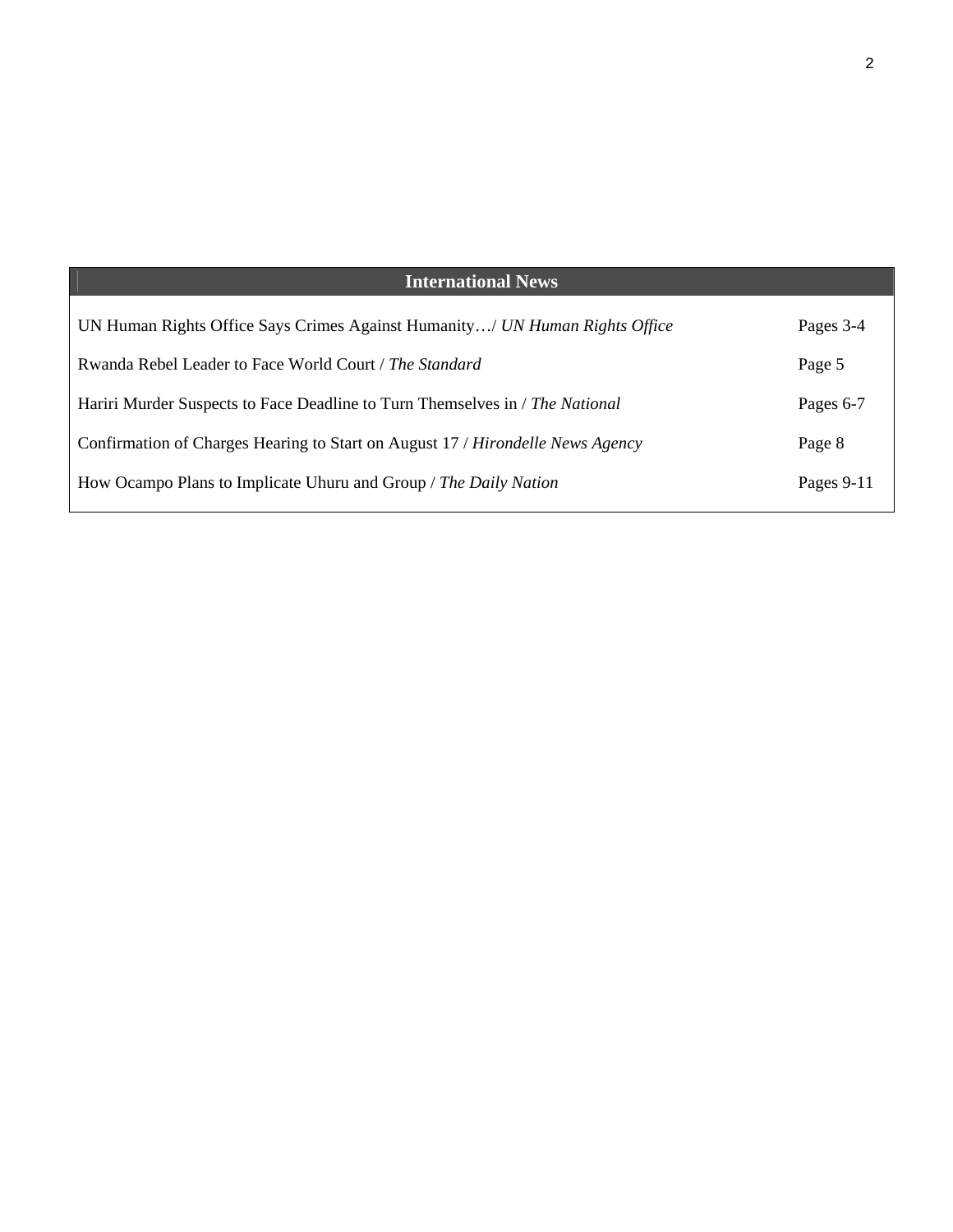# United Nations Human Rights Office

Monday, 15 August 2011

## **Sudan: UN human rights office says crimes against humanity and war crimes may have been committed in Southern Kordofan**

GENEVA – A report\* released on Monday by the UN human rights office says that, if substantiated, violations of international criminal law and international humanitarian law which are alleged to have taken place in Sudan's Southern Kordofan State in June "could amount to crimes against humanity or war crimes."

The 12-page report, covering the period 5-30 June 2011, describes a wide range of alleged violations of international law in the town of Kadugli, as well as in the surrounding Nuba mountains, after fighting broke out in Kadugli on 5 June between the Sudanese Armed Forces (SAF) and the Sudan People's Liberation Army North (SPLA-N). Reported violations included "extrajudicial killings, arbitrary arrests and illegal detention, enforced disappearances, attacks against civilians, looting of civilian homes and destruction of property," as well as massive displacement.

The report also describes aerial bombardments on civilian areas in Kadugli and elsewhere in Southern Kordofan which, it says, have resulted in "significant loss of life."

"The SAF regularly conducted aerial bombardments in the Nuba Mountains, and in several towns and villages populated by the Nuba," the report adds, noting among the specific bombing incidents cited a number of SAF airstrikes on airstrips used by humanitarian organizations.

Both the SAF and the SPLA-N are reported to have laid anti-personnel mines in Kadugli town, the report says.

It also describes widespread looting by elements of the Popular Defence Force (a militia allied with the SAF), alleged attacks on churches, the burning of houses in Nuba villages, interference with medical and humanitarian assistance and allegations of the existence of several mass graves in Kadugli itself and in a number of villages in the region. However, neither the existence of the mass graves nor other reports suggesting possible use of chemical weapons have been fully verified. Most, but not all, of the violations and allegations detailed in the report are attributed to the SAF, the Central Reserve Police or their militia allies.

"This is a preliminary report produced under very challenging circumstances and with very limited access to affected areas," said UN High Commissioner for Human Rights Navi Pillay, whose office produced the report jointly with the UN Mission in the Sudan (UNMIS). "However what it suggests has been happening in Southern Kordofan is so serious that it is essential there is an independent, thorough and objective inquiry with the aim of holding perpetrators to account."

Pillay expressed concern about continuing violence in the six weeks since the end of the period covered by the report, and noted some of its key recommendations concerning access. "It is vital that unhindered access is granted to human rights monitors to conduct investigations into allegations of continuing violations of international human rights and humanitarian law, and to humanitarian actors trying to bring relief to the affected populations whose access has also been severely restricted by both sides," she said.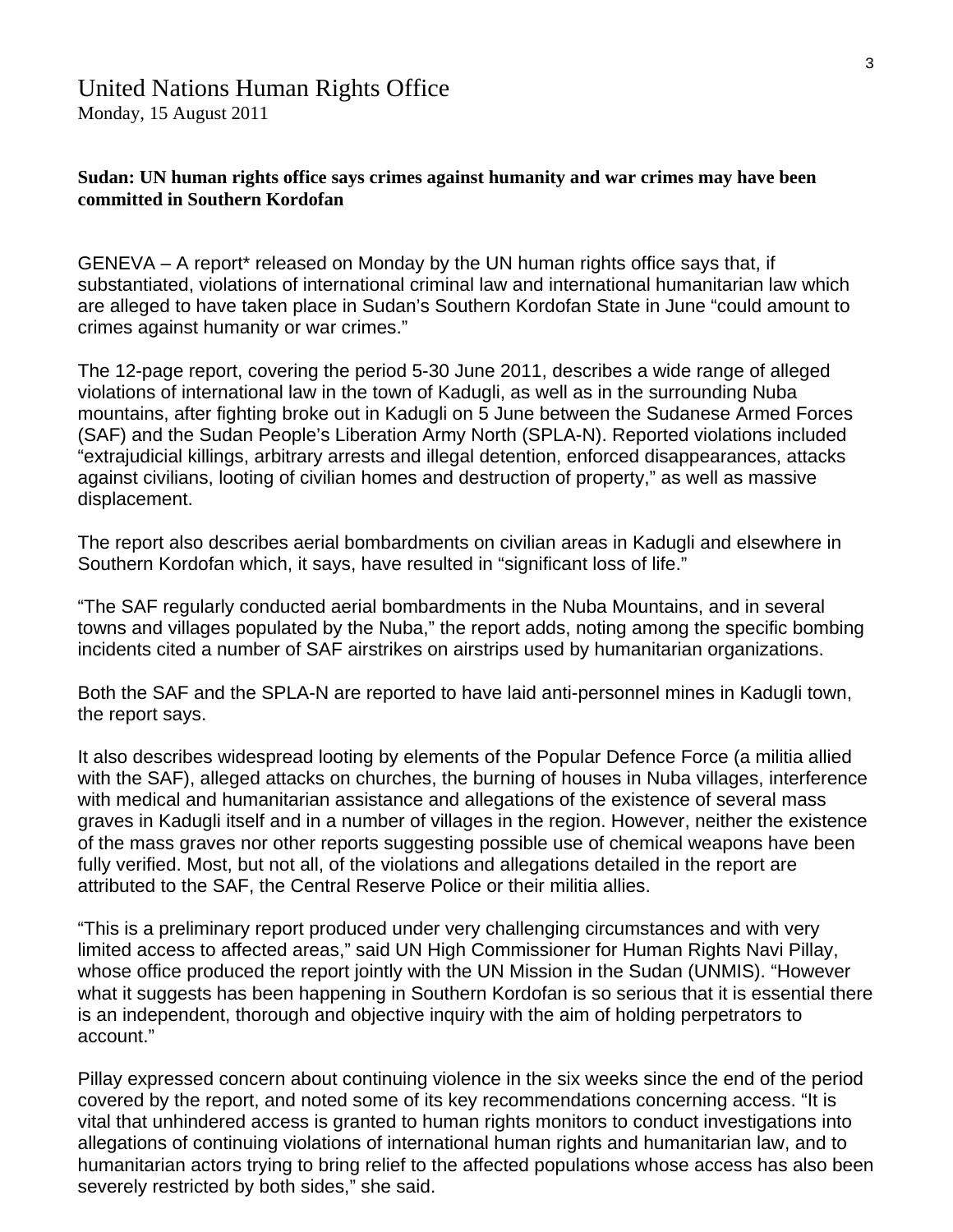The report describes a number of specific individual detentions and disappearances – including some women and children – as well as "a series of extrajudicial killings targeted at people who were affiliated with the SPLA-N and SPLM, most of whom allegedly were from the Nuba communities." One such victim was reportedly shot "in full public view" at the Kadugli Police Hospital, where he had gone to look for his three missing children. Another SPLM member, who was working as a contractor for UNMIS, "was pulled out of a vehicle by SAF in front of the UNMIS Kadugli Sector IV compound in the presence of several witnesses. Later he was discovered dead…"

"Throughout the conflict in Southern Kordofan, the SAF, PDF and the Central Reserve Police Forces have treated UNMIS with disregard of its status as a UN body," the report says. In addition to the killing of the UNMIS contractor, the report notes a long list of attacks and harassment of UN staff – especially those of Nuban descent – including one man who was shot in the legs, and a string of severe beatings, cruel and degrading treatment, threats of execution, arrests and detention. On several occasions, bombs were also dropped near UNMIS positions.

"These flagrant and repeated violations of international conventions as well as specific agreements with the Government of Sudan concerning the privileges and immunities under which the UN operates are an extremely serious matter which cannot be left unresolved or unpunished," Pillay said. "I urge the Government of Sudan to immediately release any UN staff who are still in custody, as well as all other detainees who have not committed any crime."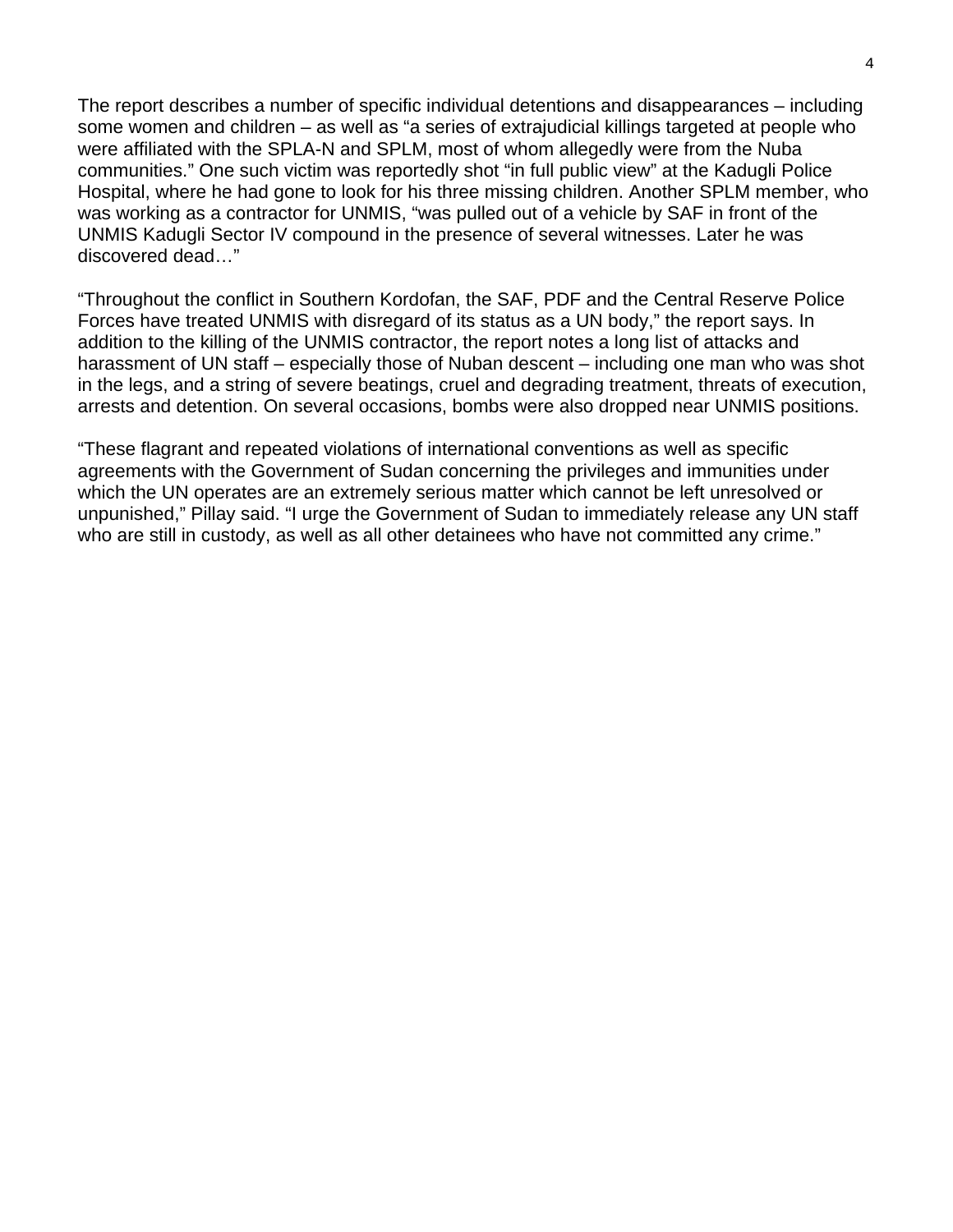## **Rwanda rebel leader to face world court**

Rwandan rebel leader Callixte Mbarushimana will face world court judges this week in a hearing to confirm charges for his alleged role in the murder, rape and torture of Congolese civilians in 2009.

Prosecutors will try to convince International Criminal Court (ICC) judges that they have enough evidence to proceed to a war crimes and crimes against humanity trial against the 48-year-old Mbarushimana.

Lawyers for the man identified as the executive secretary of the FDLR rebel group will also be given a chance to refute the charges in a hearing that opens on Wednesday and is set to last three days. After the hearing closes, judges at the Hague-based court will have a maximum of 60 days to decide whether there are grounds to move to trial.

ICC prosecutors suspect the former computer technician of five counts of crimes against humanity and six war crimes committed in 2009 in two provinces in the eastern part of the Democratic Republic of Congo, Kivu Nord and Kivu Sud.

Mbarushimana stands accused of having "personally and intentionally contributed" to plotting "widespread and systematic attacks against the civilian population in order to create a humanitarian catastrophe". The attacks included murder, rape and torture against Congolese civilians. Prosecutors believe he "directed or helped to direct" from Paris the abuses carried out in clashes between the FDLR and both the Congolese and Rwandan armies.

Prosecutors further allege that FDLR members forced civilian men to rape women, mutilated the genitals of rape victims, cut open the wombs of pregnant women to remove their fetuses, and burnt down homes. The FDLR, considered one of the most active rebel groups in the volatile Great Lakes region, is "the last incarnation of the group of persons who committed the 1994 genocide in Rwanda", ICC chief prosecutor Luis Moreno-Ocampo has previously said.

More than 15,000 cases of sexual violence have been reported in the Democratic Republic of Congo (DRC) in 2009.

Mbarushimana's lawyer Nick Kaufman told AFP the defence will "argue and will prove that there is no evidence to support the charges... against Mr Mbarushimana", who he added "was not guilty of the offences the prosecution has alleged he has committed".

Kaufman said the ICC prosecutor's case "solely relied on human rights reports coming from NGOs... whose sources are unverified and unreliable".

He charged the prosecution was carried away "by the need to find a culprit, a scapegoat for the awful crimes that were committed in the northern part of the Kivus in 2009".

"Mr Mbarushimana was an easy target for the Office of the Prosecutor, living as he was in France and without hiding," Kaufman said.

Mbarushimana was arrested on an ICC warrant in October last year in Paris, where he had been living as a political refugee since 2002, and was delivered to the world court in January.

Imprisoned at the UN's detention centre in The Hague, he made an initial appearance before the ICC on January 28 when he protested his innocence.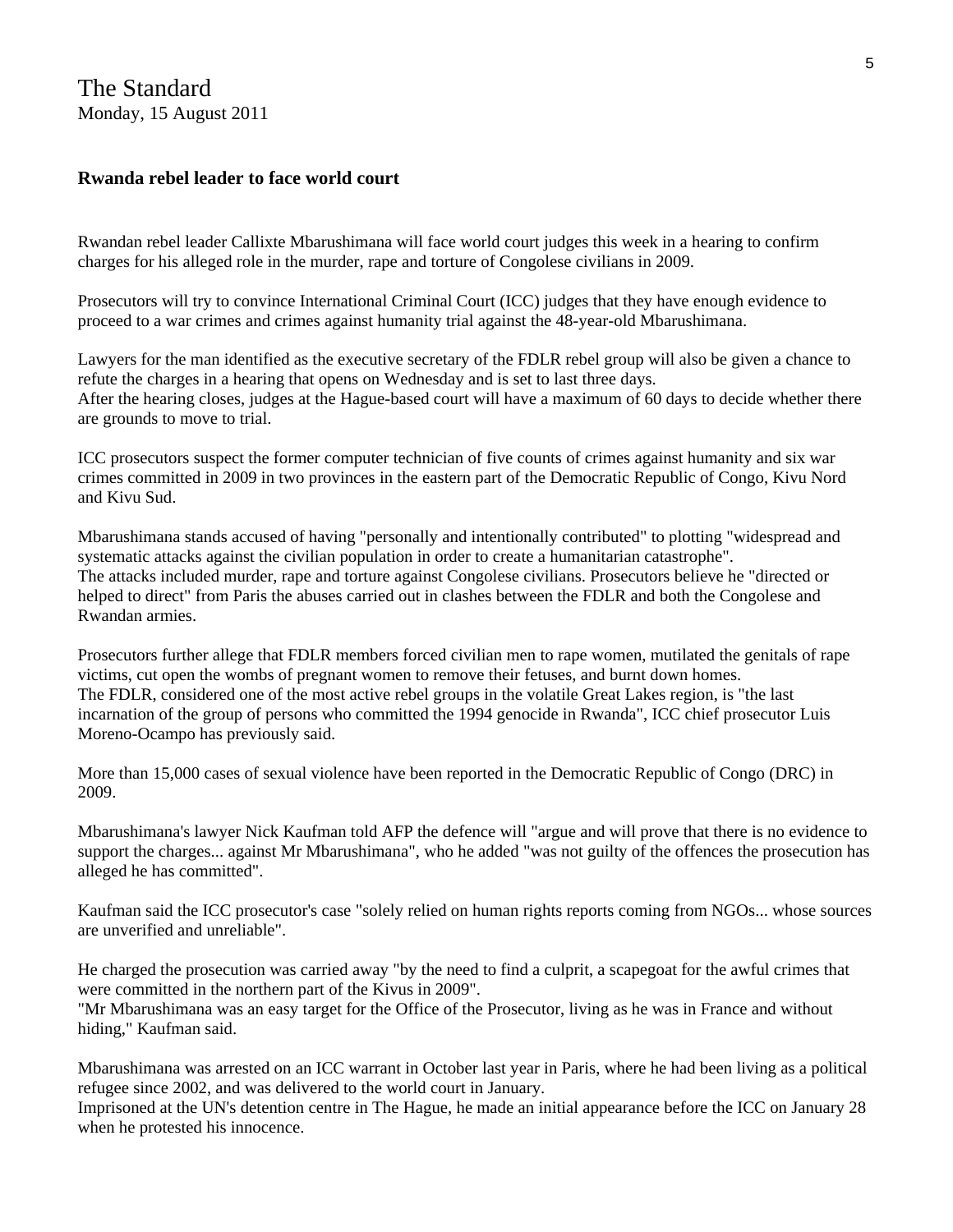# **Hariri murder suspects to face deadline to turn themselves in**

#### Ferry Biedermann

The United Nations-backed tribunal investigating the assassination of former Lebanese Prime Minister Rafiq Hariri will announce within days a deadline for the four indicted suspects in the killing to turn themselves in within 30 days before it moves towards a trial in absentia, sources at the tribunal have said.

The announcement by the Special Tribunal for Lebanon (STL), which is based in The Hague, is set to coincide with a widening of the tribunal's prosecution to include trying those responsible for several other attacks against anti-Syrian public figures.

Under the agreement between the UN and the Lebanese government that established it in 2006, the tribunal is to prosecute those responsible for Hariri's killing as well as any other political killing that occurred between October 1, 2004 and December 12, 2005, if it could be shown that it was connected to the former prime minister's death.

By formally connecting the killings, the tribunal would appear to confirm that a concerted campaign took place against Lebanon's anti-Syrian camp, with Hariri's murder in a car bomb on February 14, 2005 only one element in a widespread conspiracy. The four suspects that have been named so far are all members of the powerful, pro-Syrian, Hizbollah movement.

Hizbollah has denied involvement and insists that it will not allow the accused to be arrested. It has said that it regards the tribunal as an American and Israeli plot to undermine the movement.

Lebanon last week notified the Netherlands-based tribunal that it has been unable to apprehend the suspects. Sources at the tribunal have confirmed that it will very shortly move to advertise part of the indictments in the media in Lebanon and possibly elsewhere. If the accused are not in custody within 30 days after the start of the advertising period, the tribunal is expected to move towards a trial in absentia.

It is not clear yet whether the suspects will be personally linked to other attacks on anti-Syrian figures. An STL delegation was in Lebanon last week to hold talks with survivors and families of victims of the string of attacks. Several of them have told the Lebanese media that they have been informed that a number of cases are to be linked to the Hariri assassination.

The tribunal, based in the Netherlands, is refusing to comment on these reports but several sources have said that a major development on these additional cases is expected within days.

The delegation is reported to have held talks with the former communications minister Marwan Hamadeh, who survived a 2004 bomb attack, the former defence minister Elias Murr, who survived a bombing in 2005, and the family of the former communist leader George Hawi, who was killed in 2005. It has also met with the television presenter May Chidiac but she said that she had been informed that her case was not linked. Commentary: Tribunal begins to unearth trail of assassinations

Starting with Rafiq Hariri's murder, a series of political assassinations in Lebanon stifled the country. Now, as the Special Tribunal is drawing connections between the crimes, there is a chance to put the ghosts to rest.

#### **National Editorial**

So far, it is not clear what the status is in the case of two of the most prominent victims of a series of killings in 2005: the journalist Samir Kassir and the MP and newspaper owner Gebran Tueni. The assassinations continued into 2008 but, for now, the tribunal has the authority to investigate attacks up to the end of 2005.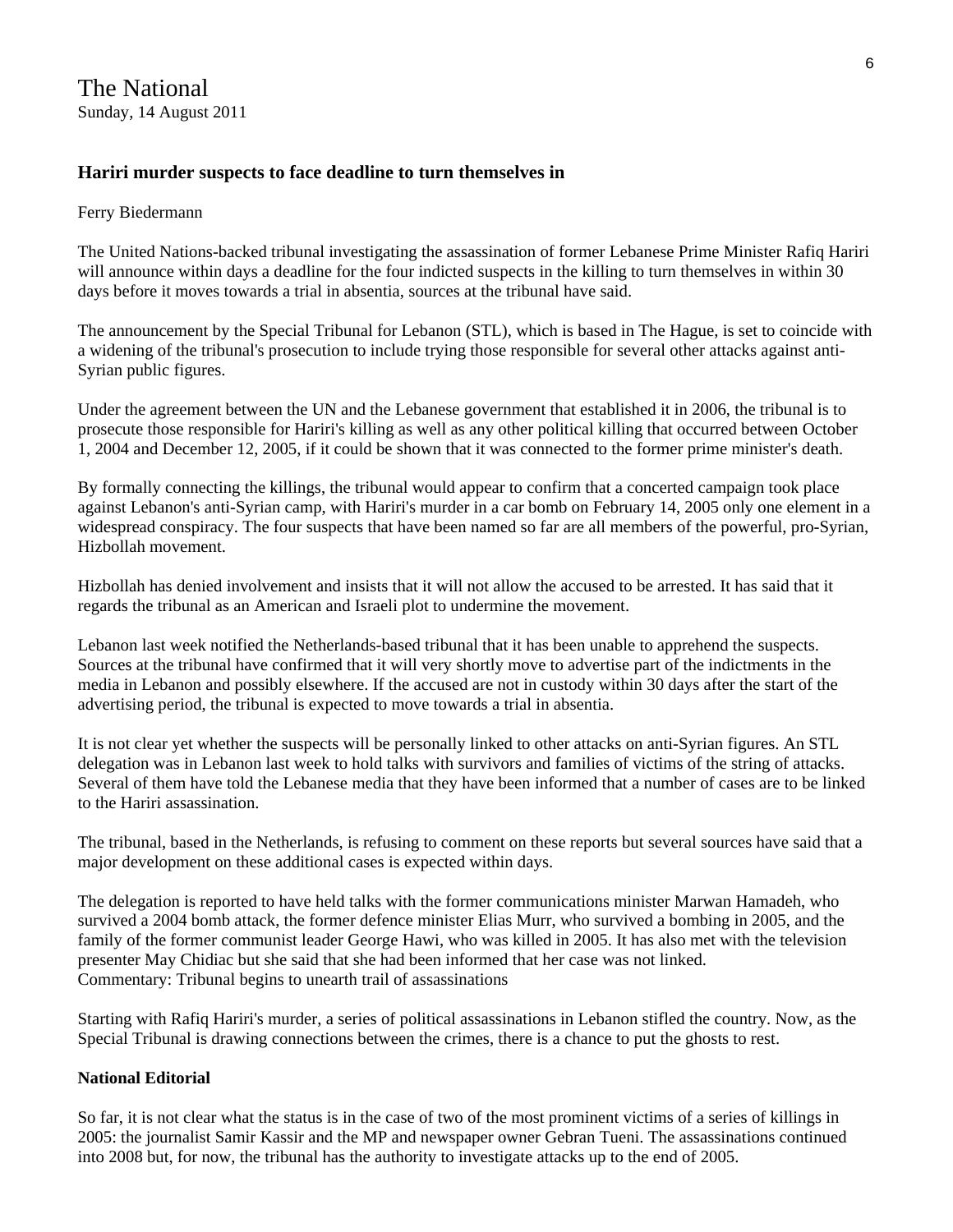The president of the tribunal, Antonio Cassese, pointedly hinted at the additional cases when he reacted last week to Lebanon's report on its failure to apprehend the suspects. "Our exclusive aim is to find the truth about the assassination of 14 February 2005 and other possibly connected criminal cases," he said in a statement.

Lebanon's government, which is dominated by Hizbollah and its allies, has said that it is co-operating with the tribunal but that it has been unable to locate the suspects. Mr Cassese seemed for now to accept the position of the Lebanese authorities. "I am confident that they will continue to cooperate with the STL and persist in their search for the accused," he said.

It is not uncommon for international courts and tribunals to be unable initially to apprehend suspects, said Habib Nassar of the New York based International Center for Transitional Justic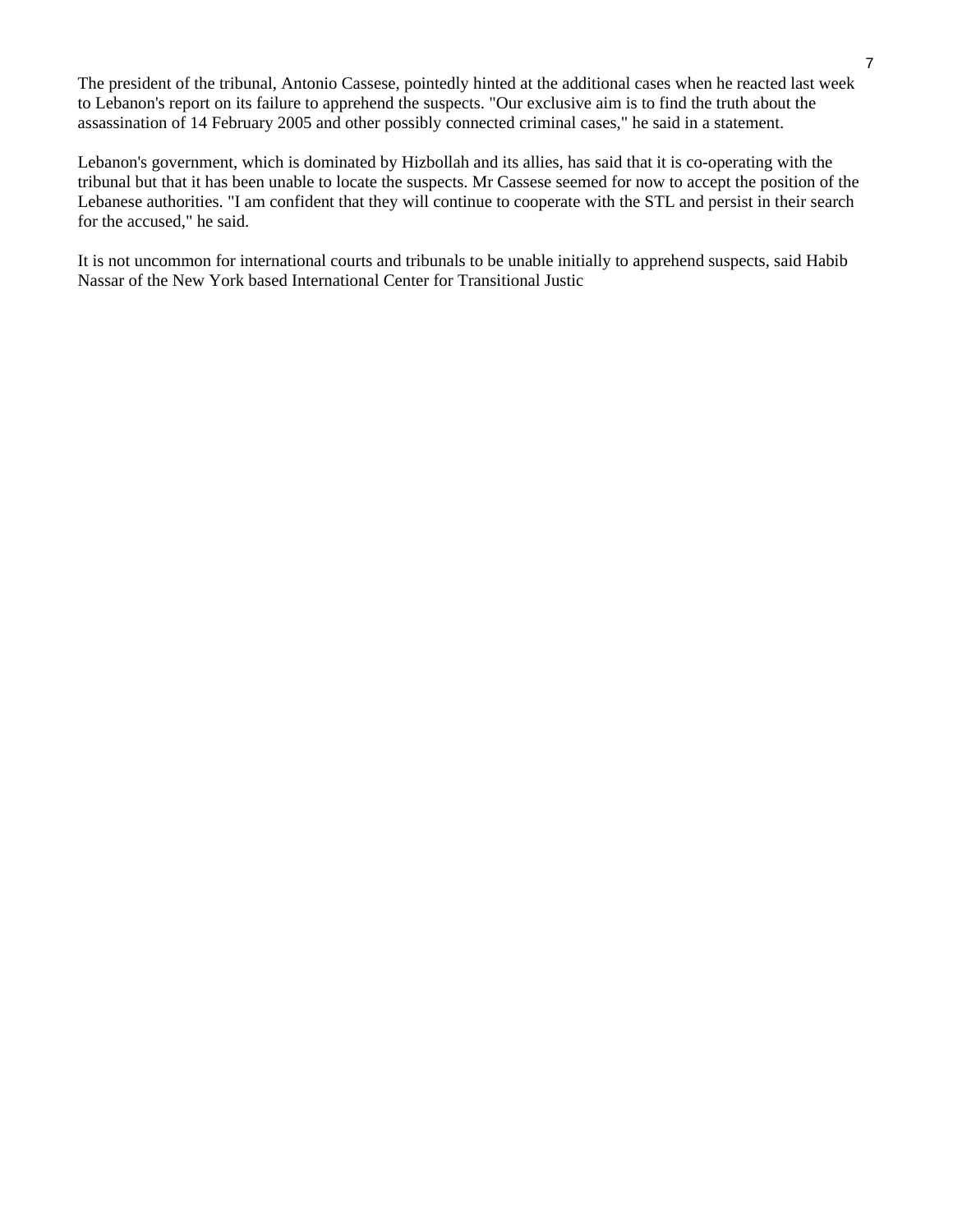# Hirondelle News Agency

Monday, 15 August 2011

#### **Confirmation of charges hearing to start on august 17**

Confirmation of charges hearing in the case of Callixte Mbarushimana is scheduled to be held from August 17 to 19 before the International Criminal Court (ICC).

Callixte Mbarushimana, 47, is alleged to have been since July 2007 the Executive Secretary of the Forces Démocratiques pour la Libération du Rwanda (FDLR). He is charged with five counts of crimes against humanity (murder, torture, rape, inhumane acts and persecution) and six counts of war crimes (attacks against the civilian population, destruction of property, murder, torture, rape and inhuman treatment). These crimes were allegedly committed in 2009 in the Kivu Province (Eastern part of the Democratic Republic of the Congo, DRC).

According to the Prosecution, Mbarushimana "decided to launch an offensive targeting the civilian population of the Kivus in order to ultimately obtain political concessions, and that an international campaign to extort concessions of political power for the FDLR was put in place, as part of the implementation of the common plan".

He also allegedly "personally and intentionally contributed to the common plan, organising and conducting the above-mentioned international campaign by regularly using international and local media channels".

No witnesses are expected to testify during these three days of hearing. Both parties should rely on documents, written statements and specialist briefings.

The Prosecution will have to prove Mbarushimana's responsibility in the alleged crimes, though in 2009 he was living in exile in Paris where he had been granted a status of political refugee and a residence permit valid until 2013.

The Defence intends to challenge the investigation. According to Mbarushimana's lawyer Nick Kaufman, the Prosecution has based its accusation on a Human Rights Watch report released in 2009 which he intends to criticize "for its methodology and overall quality".

Callixte Mbarushimana, the father of three children, was arrested in Paris in October 2010. He was surrendered and transferred to the ICC on January 2011, by the French authorities following an arrest warrant issued by the ICC in September 2010.

#### SM/GF

© Hirondelle News Agency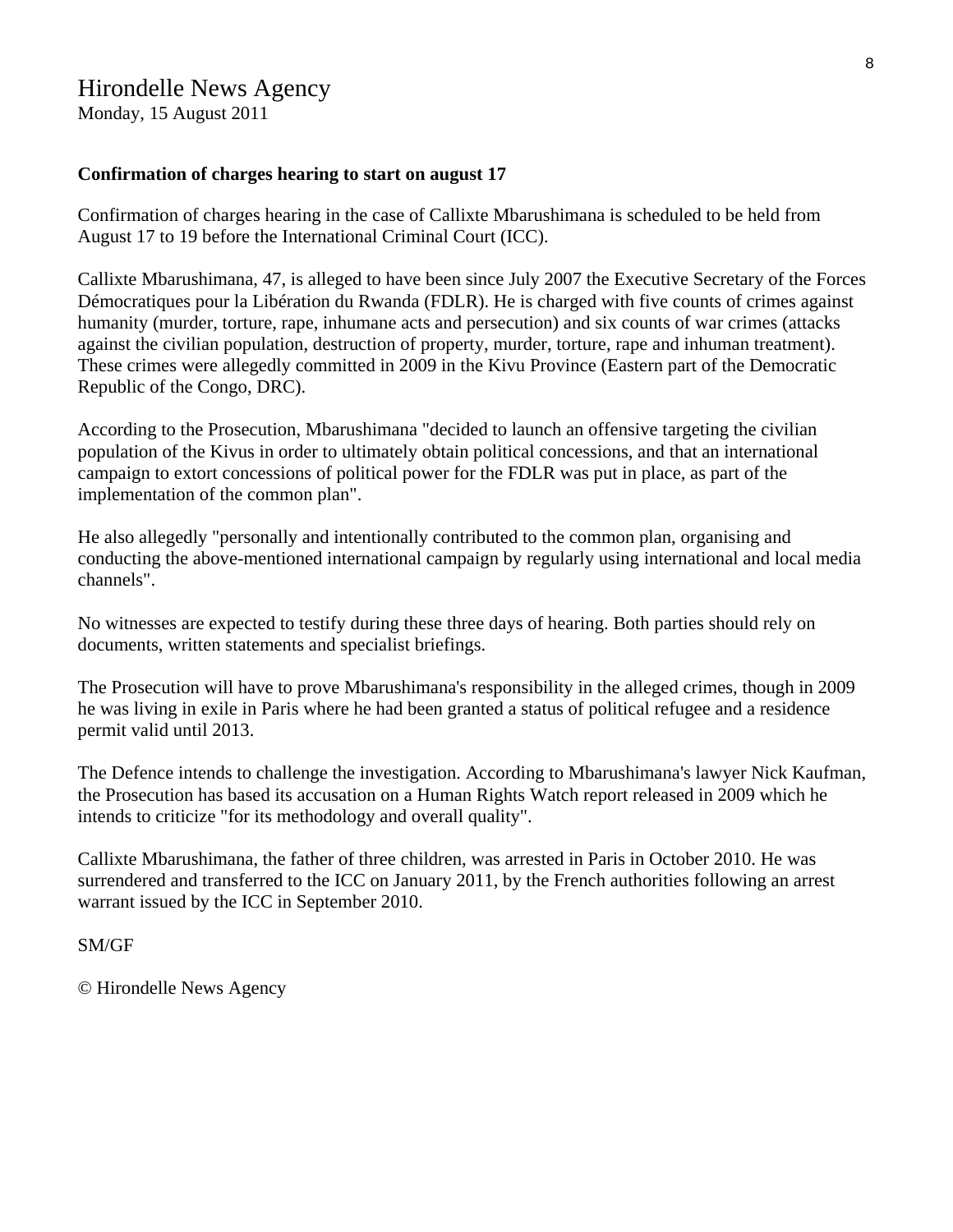# The Daily Nation (Kenya) Tuesday, 16 August 2011

## **How Ocampo plans to implicate Uhuru and group**



*Photo | DAILY NATION President Kibaki and Prime Minister Raila Odinga with ICC prosecutor Moreno-Ocampo* 

By OLIVER MATHENGE omathenge@ke.nationmedia.com

• On Friday ICC chief prosecutor is required to file the documents that will spell out the offences for which he wants Uhuru, Muthaura and Ali to stand trial

Deputy Prime Minister Uhuru Kenyatta, head of civil service Francis Muthaura and former police boss Hussein Ali will this week learn the extent of the charges they are facing at the International Criminal Court (ICC).

On Friday ICC Chief Prosecutor Luis Moreno-Ocampo is required to file the documents that will spell out the alleged offences for which he wants the three to stand trial.

The three have told the court they will take the stand at The Hague in September to give their defence in addition to calling witnesses to rebut accusations lodged against them by the prosecutor.

They have, however, been asked by the Pre-Trial Chamber to call two witnesses each instead of the eight they lined up.

The three suspects also appear to be complicating the government's efforts to prove to the ICC that it is conducting investigations against them with lawyer Karim Khan, who is representing Mr Muthaura, saying this is "an unnecessary detraction" from their core business.

"We have advised our client not to record a statement at the CID for obvious reasons. He cannot face two jurisdictions at the same time over the same matter. We have been silent on the matter as our main focus is to clear Mr Muthaura of the claims that have been made against him," said Mr Khan.

It is still unclear whether Mr Kenyatta has recorded a statement or is planning to. Like the other five suspects, he received an invitation letter from the CID.

Maj-Gen (rtd) Ali recorded a statement through his lawyers, but CID director Ndegwa Muhoro has said that he wants his former boss to answer in person. The CID has questioned Mr Ruto, Mr Kosgey and Mr Sang.

Mr Moreno-Ocampo told the court last Monday that he does not intend to call any live witnesses at the confirmation of charges hearings against the three that will run from September 21 to October 11.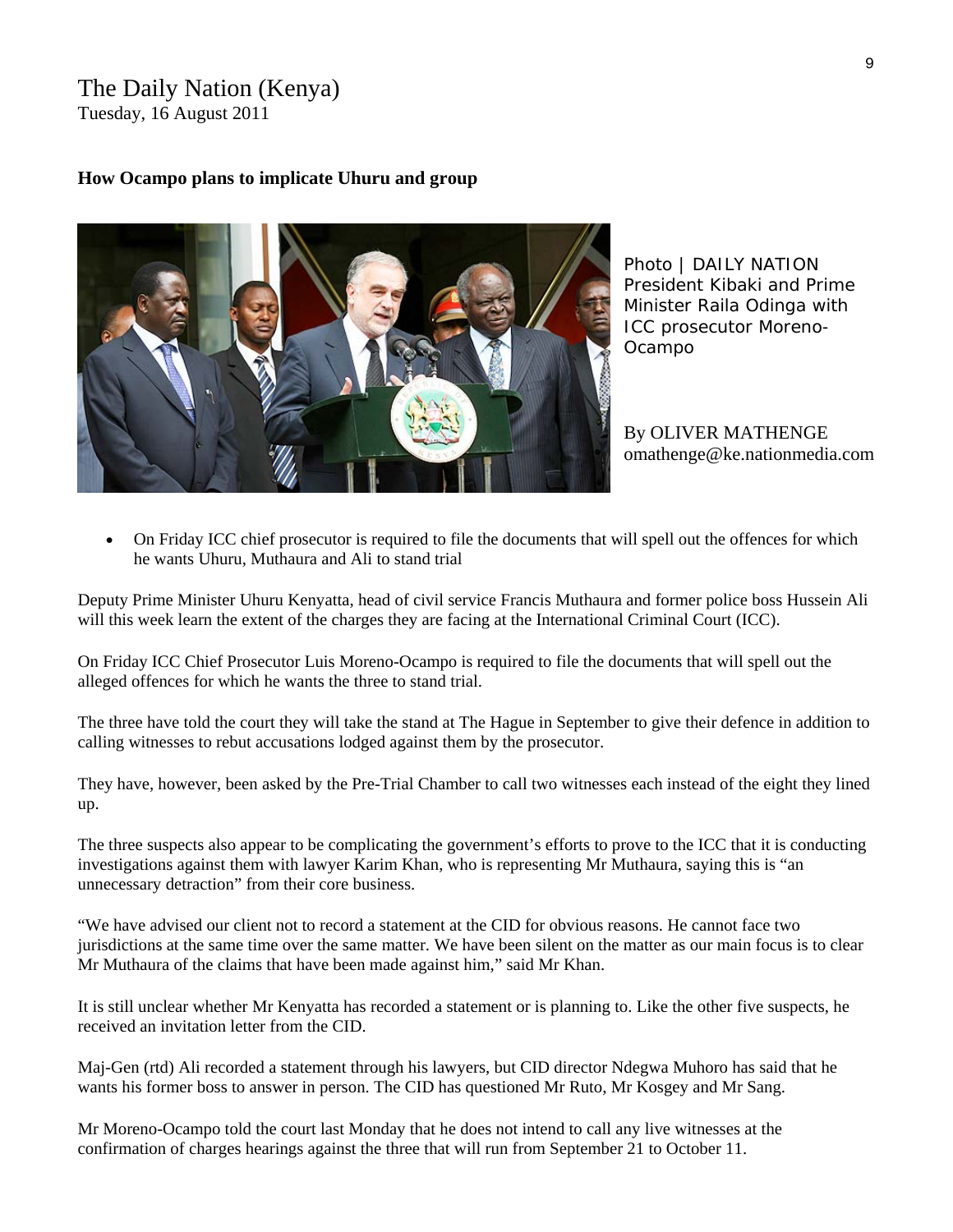But Mr Kenyatta, Mr Muthaura and Maj- Gen Ali have told the judges that it was through live witnesses that they would be able to contest the prosecution's evidence. They also asked the judges to have all the witnesses listed on confidential lists included in their submissions.

The prosecutor has already provided the three suspects with 14 documents, 11 of these containing incriminating evidence. He is also seeking authorisation to disclose anonymous summaries of two witnesses for reasons he has confidentially communicated to the judges.

Mr Moreno-Ocampo also says he intends to disclose information contained in the statement of two other individuals who are likely to have evidence that tends to support the innocence of the suspects.

The prosecutor has to prove to the Pre-Trial Chamber that he has enough evidence to prove that the three bear the greatest responsibility for crimes against humanity committed from January 24, 2008 to January 31, 2008, and, therefore, that their case should go to trial.

He is accusing them of planning and financing murder, forcible transfer of people and persecution in Nakuru and Naivasha and rapes in Nakuru.

The three suspects have told the court that the witnesses listed are only provisional, as they are yet to complete investigations and are also awaiting the filing of the Document Containing Charges. The document details the charges that the prosecutor is bringing against the suspects; it will be filed on Friday.

Mr Kenyatta told the judges his witnesses will not only provide exonerating evidence about his efforts to bring peace to Rift Valley after the outbreak of the violence, but will also address allegations of his alleged involvement in fundraising meetings and his alleged role as a facilitator of the Mungiki.

Lawyers Steven Kay, QC and Gillian Higgins added that the witnesses will also provide evidence revealing the "inconsistency and ambiguity" of the prosecution's case against Mr Kenyatta. They added that the confirmation hearing must not be a rubber-stamp exercise of the prosecution's case but must ensure that the charges are "sufficiently compelling" and go beyond "mere theory or suspicion".

Mr Muthaura said that in order to enhance efficiency of proceedings and avoid duplicity of evidence, his defence team has divided its witnesses into thematic groups, "reflecting the core evidentiary matters in debate" at the confirmation hearing.

"Such an approach will focus the chamber's attention on the core matters in dispute," Mr Muthaura says in his submission through Mr Karim Khan.

Maj-Gen Ali said the scope of his alleged role in the commission of the alleged crimes as presented by the prosecutor necessitates the calling of the proposed witnesses in addition to submission of documentary evidence and written statements.

"The defence submits that the strategy it chooses to counter the prosecution's case is independent of whatever strategy the prosecution pursues in presenting its case," Mr Ali says in the submission filed by lawyers Evans Monari and Gershom Otachi.

If the confirmation of charges hearings kick off on September 21, the three may find out whether they are going to stand trial at The Hague by December 20.

However, ICC spokesman Fadi El Abdallah said the decision may come next year if the judges are not satisfied with the oral submissions and ask for written ones.

The oral hearings for the case against suspended ministers William Ruto and Henry Kosgey and radio presenter Joshua Sang are scheduled to begin on September 1 and end on September 20.